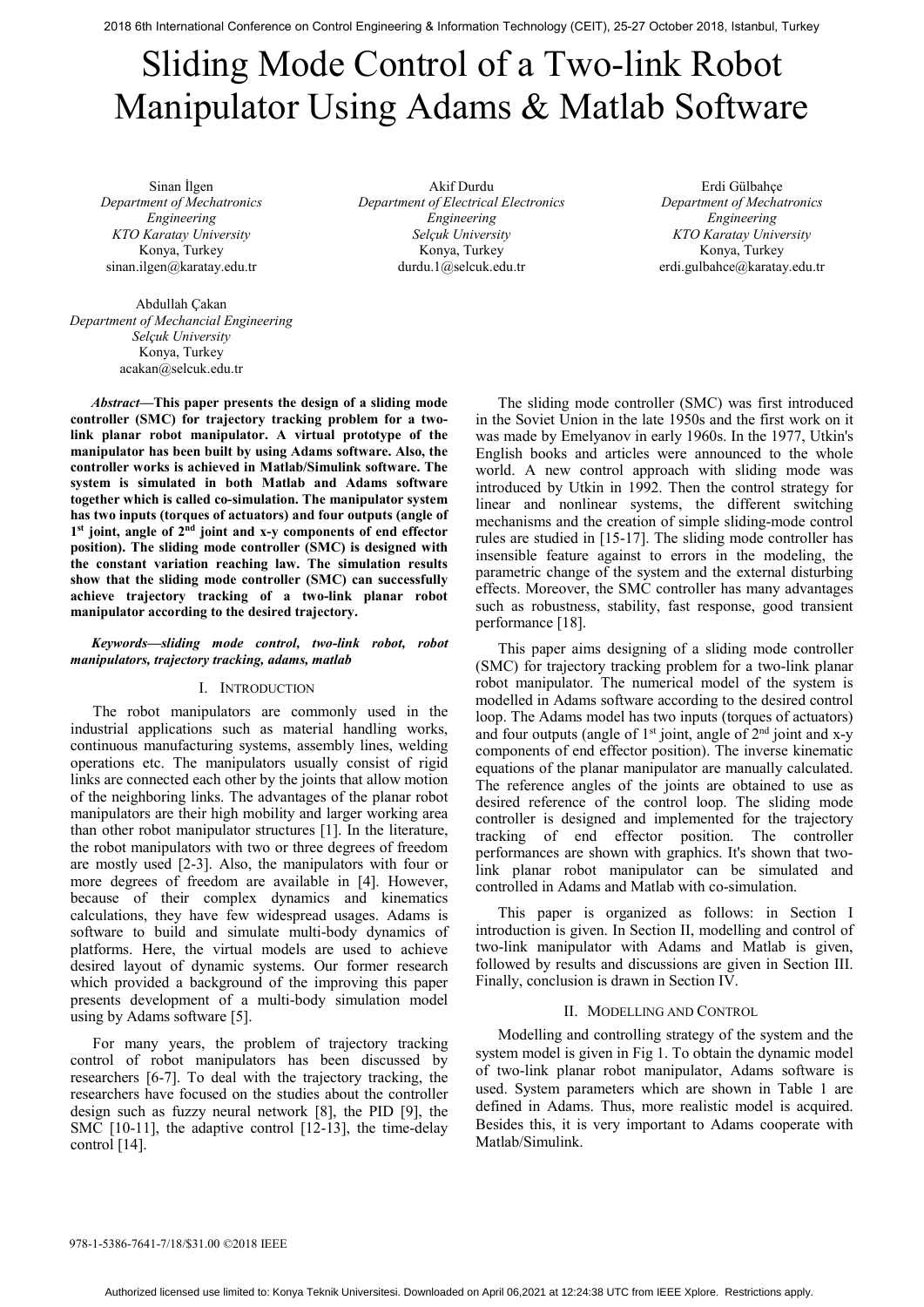

(b)

Fig. 1. (a) Strategy of the study and (b) the system model

The two-link planar robot manipulator is able to move in x-y plane. Firstly, the manipulator system is modeled in Adams. The Adams model has two inputs (torques of actuators) and four outputs (angle of  $1<sup>st</sup>$  joint, angle of  $2<sup>nd</sup>$ joint and x-y components of end effector position). The system parameters can be seen in Table 1. Then, created manipulator system is exported to the Matlab in order to perform controller design works in this software at the Simulink.

TABLE I. PROPERTIES OF TWO LINK ROBOT MANIPULATOR

| $M_1$             | Mass of the first link                    | $1.2 \text{ kg}$                 |
|-------------------|-------------------------------------------|----------------------------------|
| M <sub>2</sub>    | Mass of the second link                   | $1.5$ kg                         |
| $L_1$             | Length of the first link                  | $0.15 \;{\rm m}$                 |
| $\mathbf{L}_2$    | Length of the second link                 | $0.2 \text{ m}$                  |
| $\mathbf{I}_{1z}$ | Mass moment of inertia of the first link  | 1.8 kg.m <sup>2</sup>            |
| $I_{277}$         | Mass moment of inertia of the second link | 2.3 $\text{kg} \cdot \text{m}^2$ |
| T <sub>1</sub>    | Torque applied to the first link          | N.m                              |
| T <sub>2</sub>    | Torque applied to the second link         | N.m                              |
| $\theta_1$        | Angle of the 1 <sup>st</sup> joint        | Degree                           |
| $\theta$ 2        | Angle of the $2nd$ joint                  | Degree                           |

The controller design of the manipulator system is performed by using the sliding mode controller (SMC). SMC is a robust nonlinear control method which is insensible against external disturbing effects and parametric variations of the system. SMC is composed of two parts as reaching phase and sliding phase and its phase portrait can be seen in Fig 2. Firstly, sliding surface is designed for the system to be controlled. Then, the control signal which is switched in high frequency slides the state trajectories of the system to this surface in the phase portrait. The movement along this surface represents output action of the system. This movement in sliding surface represents the sliding mode. On

the other hand, stage from the starting point to the sliding surface is called as reaching phase. If states of the system are on sliding surface, it provides durability against to parametric variations and disturbing effects.



Fig. 2. Phase portrait of the SMC

During the implementation of the SMC, there is important relation between torques of actuators  $(T_1 \text{ and } T_2)$ and angles of joints  $(\theta_I(t)$  and  $\theta_2(t)$ ). This relation has significant role to obtain the control signal  $(u(t))$  which is applied to the input of the system. Main purpose of SMC is that controlled system output  $\theta(t)$  can track desired output  $\theta_d(t)$ . Additionally,  $u(t)$  which is minimized tracking error can be produced. Thus, the system reaches to sliding surface and error converges to zero in sliding surface.

For the angle of  $1<sup>st</sup>$  joint of the manipulator, tracking error is defined as (1).

$$
e(t) = \theta_{1d}(t) - \theta_1(t) \tag{1}
$$

According to the tracking error, sliding surface can be determined as (2).

$$
s = \dot{e}(t) + \lambda \cdot e(t) \tag{2}
$$

For reaching phase of SMC, the constant variation reaching law is used. This law can be represented by (3).

$$
\dot{s} = -K \text{sign}(s) \tag{3}
$$

Where K is a positive value and  $sign()$  is the signum function defined as (4).

$$
sign(s(t)) = \begin{cases} -1, & \text{if } s(t) < 0\\ 0, & \text{if } s(t) = 0\\ +1, & \text{if } s(t) > 0 \end{cases}
$$
(4)

Description for sliding surface can be made as follows (5) and derivative of sliding surface is shown in (6).

$$
s = \dot{e}(t) + \lambda \, e(t) = \dot{\theta}_{1d}(t) - \dot{\theta}_1(t) + \lambda(\theta_{1d}(t) - \theta_1(t)) \tag{5}
$$

$$
\dot{s} = \ddot{\theta_{1d}}(t) - \ddot{\theta_1}(t) + \lambda(\dot{\theta_{1d}}(t) - \dot{\theta_1}(t))
$$
 (6)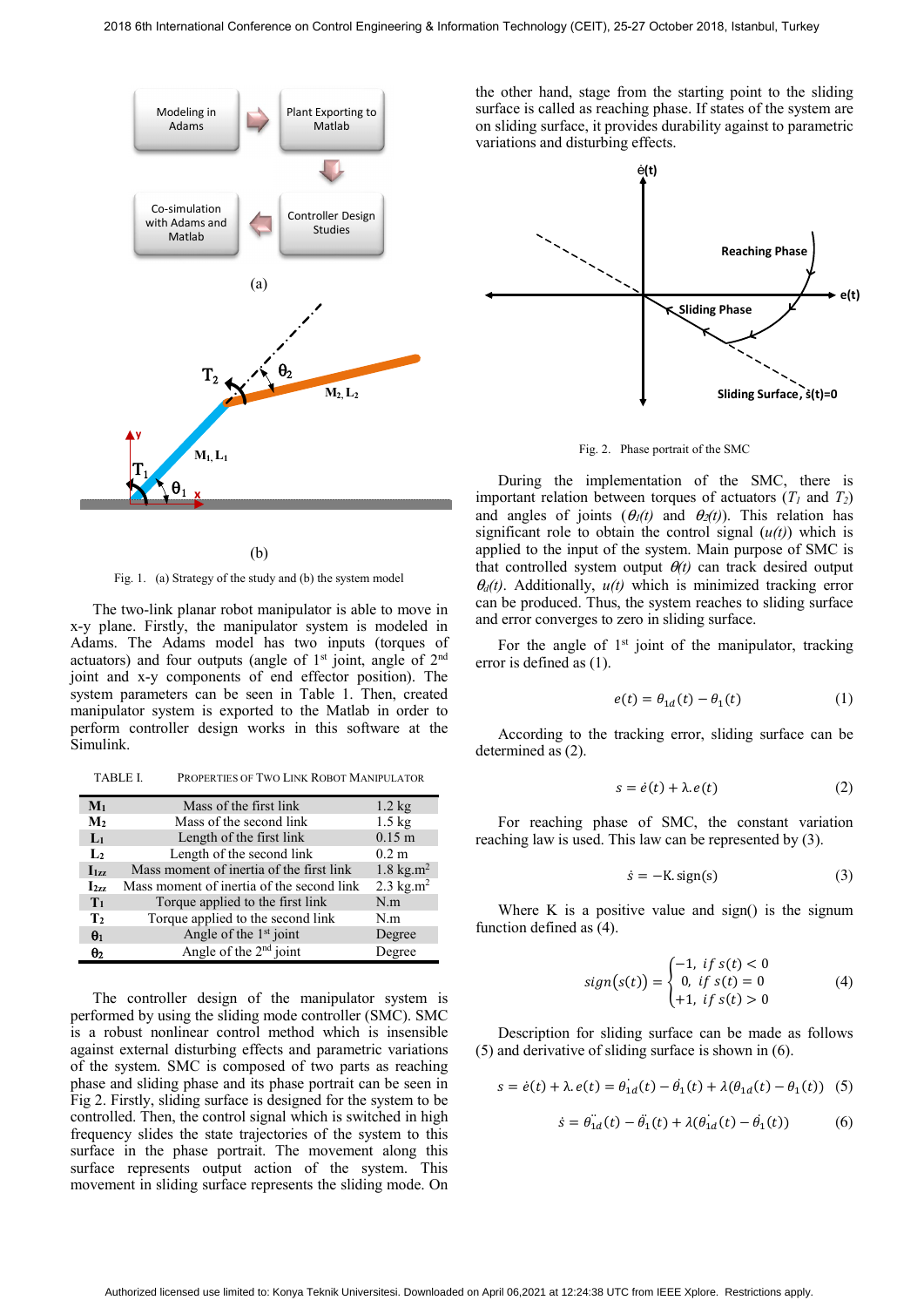If  $\theta_{1d}(t)$  is assumed a constant, the first and the second derivative of  $\theta_{ld}(t)$  are zero. Thus, (6) is rewritten as in (7).

$$
\dot{s} = -\ddot{\theta_1}(t) + \lambda \left( -\dot{\theta_1}(t) \right) = -K \, sign(s) \tag{7}
$$

Later, if these equations are synthesized,  $u_1(t)$  control signal that is related with the angle of  $1<sup>st</sup>$  joint of the manipulator is produced as (8).

$$
u_1(t) = -\frac{m_1}{a_1} \left[ \left( \frac{f_1}{m_1} - \lambda_1 \right) \dot{\theta}_1(t) + \left( \frac{h_1}{m_1} \right) \theta_1(t) + K_1 sign(s) \right] \tag{8}
$$

If the same procedure is applied for the angle of  $2<sup>nd</sup>$  joint of the manipulator,  $u_2(t)$  control signal is obtained as (9).

$$
u_2(t) = -\frac{m_2}{a_2} \left[ \left( \frac{f_2}{m_2} - \lambda_2 \right) \dot{\theta}_2(t) + \left( \frac{h_2}{m_2} \right) \theta_2(t) + K_2 sign(s) \right] \tag{9}
$$

The equations (8) and (9) are obtained by simulating the mass-spring-damper system. Here the coefficients (*m1, m2, a1, a2, f1, f2, h1, h2*) are related with the dynamics of the system. Others  $(K_1, K_2, \lambda_1, \lambda_2)$  are concerned with the controller. All these coefficients are determined by obtaining second order transfer functions by using Matlab/System Identification Toolbox.

The general block diagram including system modeling and controller design can be seen in Fig 3. The system is a multiple input – multiple output (MIMO) structure which consist of pre-defined two inputs and four outputs. The inputs are defined as controller (torques, N.m). Similarly, outputs are defined as angle of  $1<sup>st</sup>$  joint (deg), angle of  $2<sup>nd</sup>$ joint (deg) and x-y components of end effector position.

Also, the inverse kinematic equations of the planar manipulator are manually calculated to obtain angles of the joints which are used as reference of the control loop. Moreover, x-y components of the end effector position are investigated in order to check the trajectory tracking of the manipulator.



Fig. 3. Block diagram of the system

In the system, the trajectory which is composed of the starting point (0,350) and the endpoint (200,50) in x-y plane is expected to be followed by the manipulator. Firstly, the related angles of joints are manually calculated by using the inverse kinematics of the system. Then these angles are applied to the input of the system. The controller is always active during simulation period.

#### III. RESULTS AND DISCUSSION

In this part, the control approach is verified on the simulation. The controlled system responses and the simulation results are investigated to check the controller performance. For the desired angles of joints (Theta 1 and

Theta 2), the inverse kinematics of the manipulator is manually acquired to use as the desired input of the system. The joint angles are shown in Fig 4 and Fig 5, respectively. It can be observed that the tracking performance of the manipulator is satisfactory for both angles of the joints.



Fig. 4. Angular response of the system for Theta 1



Fig. 5. Angular response of the system for Theta 2

Fig 6 and Fig 7 show the tracking response of the position of end effector in x-y plane, separately. The manipulator is successfully reached to the desired endpoint (200,50) in nearly 2 seconds.



Fig. 6. Tracking response for x-coordinate



In Fig 8 and Fig 9, the errors and the derivative of errors for SMC for both joints are shown. In these figures, SMC